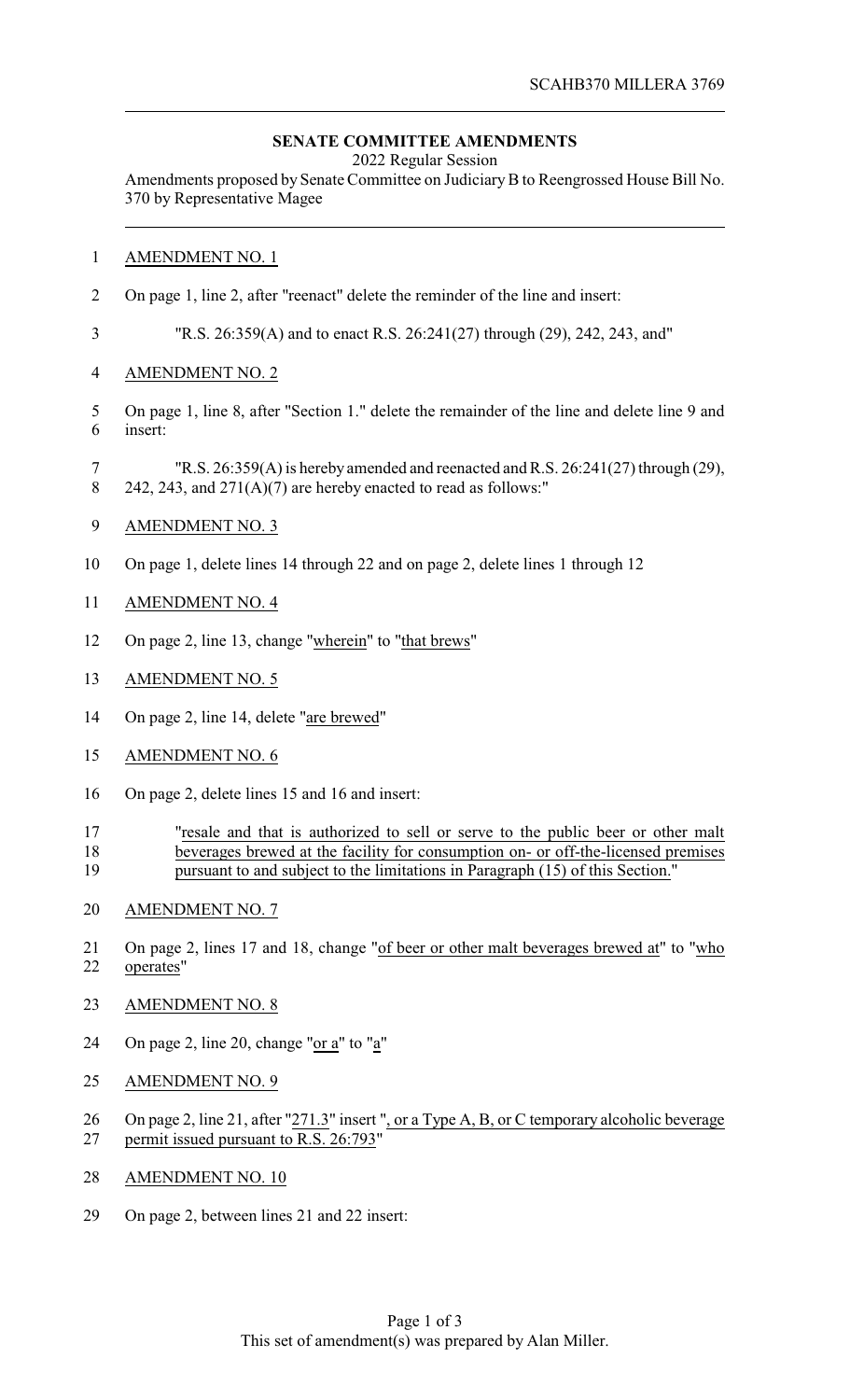- <sup>"</sup>(29) "Secondary location" means a permitted brewing facility that is owned<br>2 wholly by a brewer who operates two brewing facilities entirely located in the state wholly by a brewer who operates two brewing facilities entirely located in the state of Louisiana."
- AMENDMENT NO. 11
- On page 2, delete lines 23 through 29 and on page 3, delete lines 1 through 15 and insert:

| 6              | "A. Notwithstanding any provision of law to the contrary, a brewer who                  |
|----------------|-----------------------------------------------------------------------------------------|
| $\overline{7}$ | operates a brewing facility located entirely in the state of Louisiana that produces    |
| $\,$ $\,$      | less than five thousand barrels of beer or other malt beverages annually at the         |
| 9              | brewing facility and holds both an in-state manufacturer's permit and a brewer's self-  |
| 10             | distribution permit issued pursuant to R.S. 26:271 may self-distribute to either of the |
| 11             | following:                                                                              |
| 12             | A secondary location wholly owned by the brewer holding the self-<br>(1)                |
| 13             | distribution permit.                                                                    |
| 14             | (2) A retailer holding a Class A permit issued pursuant to R.S. 26:71.1 or              |
| 15             | 271.2, a Class B permit issued pursuant to R.S. 26:71 or 271, a Class C permit issued   |
| 16             | pursuant to R.S. 26:71.2 or 271.3, or a Type A, B, or C temporary alcoholic beverage    |
| 17             | permit issued pursuant to R.S. 26:793.                                                  |
| 18             | B. A brewer who operates a brewing facility located entirely in the state of            |
| 19             | Louisiana may obtain a permit to self-distribute beer or other malt beverages brewed    |
| 20             | at its brewing facility under the following conditions:                                 |
| 21             | $(1)(a)$ The quantity of beer brewed at the brewing facility that is self-              |
| 22             | distributed to a secondary location shall be included in the quantity limitations for   |
| 23             | selling products for on- or off-the-premises consumption in R.S. 26:241(15) for the     |
| 24             | producing brewing facility and shall not exceed an amount greater than fifty percent    |
| 25             | of the secondary location facility's production of beer for the previous month or fifty |
| 26             | percent of the volume of beer sold at retail by the secondary location for the previous |
| 27             | month, whichever is less.                                                               |
| 28             | (b) If a brewer self-distributes to a secondary location, the brewing facility          |
| 29             | at which the beer is produced shall maintain no less than a ten-barrel brewing system   |
| 30             | and the secondary location shall maintain no less than a five-barrel brewing system.    |
| 31             | (2) If a brewer self-distributes to retailers the following shall apply:                |
| 32             | No more than three thousand barrels of beer brewed at the brewing<br>(a)                |
| 33             | facility may be self-distributed to all retailers annually.                             |
| 34             | (b) The product shall be offered at a standard price to all retailers.                  |
| 35             | The brewer or brewing facility does not have an existing distribution<br>(3)            |
| 36             | agreement with a permitted wholesale dealer.                                            |
| 37             | (4) The brewer or brewing facility owns or leases warehouse space that shall            |
| 38             | be maintained separate from the brewing facility.                                       |
| 39             | The brewer or brewing facility owns or leases delivery equipment<br>(5)                 |
| 40             | dedicated for the primary use of distribution and delivery of only those products       |
| 41             | brewed at the brewing facility.                                                         |
| 42             | (6) The brewer shall remit all state sales and excise taxes on all beer or other        |
|                |                                                                                         |
| 43             | malt beverages produced at its brewing facility that is self-distributed to a secondary |
| 44             | location. The secondary location shall remit all parish or municipal sales and excise   |
| 45             | taxes on any amount received through self-distribution by the brewer to the proper      |
| 46             | tax collecting authority for all products sold to the public.                           |
| 47             | (7) The brewer or brewing facility shall provide a monthly report of all sales          |
| 48             | from the brewing facility and all sales from self-distribution to the office of alcohol |
| 49             | and tobacco control.                                                                    |
| 50             | A brewing facility may enter into a distribution agreement with a<br>C.                 |
| 51             | permitted wholesale dealer or make application for a self-distribution permit.          |
| 52             | However, no brewing facility shall distribute through the permitted wholesale dealer    |
| 53             | and self-distribution.                                                                  |
| 54             | D. Any brewing facility that engages in self-distribution shall be subject to           |
| 55             | LAC Title 55, Part VII.                                                                 |